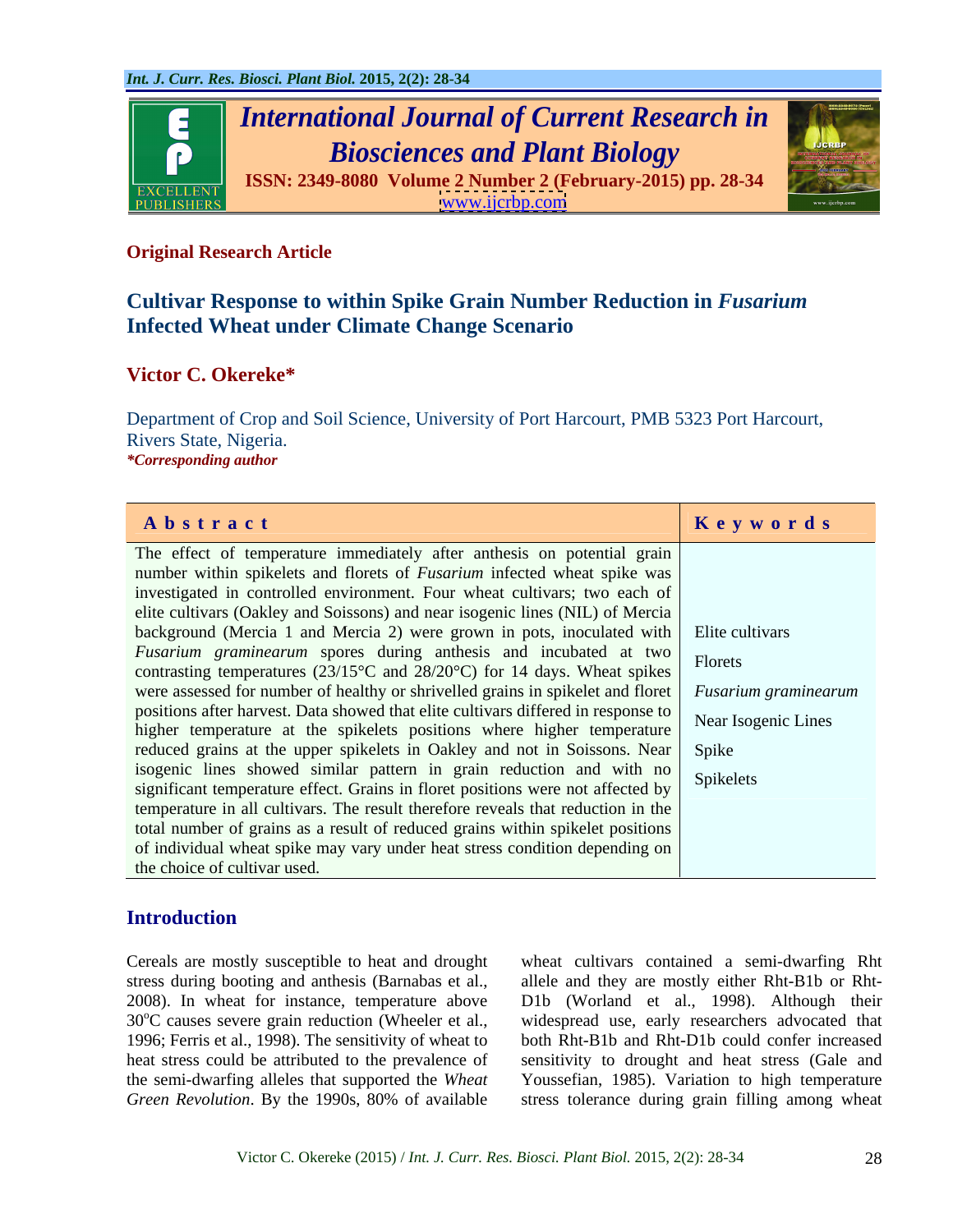With high temperature stress predicted to be important in the world over, average maximum daily temperatures in major wheat-growing areas could reach between 28ºC and 30ºC (Lukac et al.,  $2002$ ) and above  $38^{\circ}$ C (Langer and Olugbemi, 1970) Materials and methods in some areas during flowering. Exposure to such temperatures which are optimum for FHB Crophusbandry pathogens could result in significant reductions in grain set, grain weight and grain yield loss periods of stress could have direct implications for

cultivars has been reported (Wardlaw et al., 1989; Few attempts have been made to compare the effect Tahir and Nakata, 2005). of temperature during grain-filling on grain Temperatures of  $25^{\circ}$ C to  $32^{\circ}$ C are favourable for infected wheat spikes but there is no detailed Fusarium head blight (Brennan et al., 2005; Xu information on cultivar response and which stage is et al., 2007) with optimal temperature at  $25-29^{\circ}\text{C}$  the most responsive, or whether floret or spikelet (Kang and Buchenauer, 2002; Xu, 2003). Presently, positions within spike differ in sensitivity. This likely losses from diseases such as FHB in study was therefore aimed at determining the effect combination with a change in climate cannot be of temperature (23/15°C and 28/20°C) applied after predicted due to a lack of understanding of the anthesis on grain set, to evaluate the cultivar {elite influence of climate change on plant disease cultivars and near isogenic lines (pairs of lines that (Chakraborty et al., 2002). only differ in the genomic region of interest with development on final grain yield of *Fusarium* information on cultivar response and which stage is the most responsive, or whether floret or spikelet other genes affecting the traits of interest remaining same in both lines)} response and differences in sensitivity to high temperature between spikelet and floret positions.

## **Materials and methods**

### **Crop husbandry**

(Snijders, 2004). The numbers of spikelets and Environment Laboratory (PEL), University of florets which are vulnerable during these predicted Reading, UK. Two elite cultivars (Oakley and the resultant level of mycotoxin in the grains. background (Mercia 1 and Mercia2) (Table 1) With the predicted increase in summer temperature (Rht) were used in a complete factorial experiment. and the resultant effect on the flowering habits of Rht-B1b is linked with FHB resistance while Rht most wheat cultivars, flowering was predicted to D1b is linked with FHB susceptibility. The elite occur earlier in the season and FHB infections cultivars which are in Home-Grown Cereals projected to be more severe (Van der Fels-Klerxet Authority (HGCA) recommended list for 2012-2013 al., 2013). are high-yielding. A pot experiment was carried out at Plant Soissons) and near isogenic lines of Mercia which differed in the linked semi-dwarfing allele

| <b>Cultivar</b>                              | Pedigree                                        | Semi-dwarfing allele |
|----------------------------------------------|-------------------------------------------------|----------------------|
| Oakley                                       | $(Aardvark 'Sib' \times Robigus) \times Access$ | Rht-B1b              |
| Soissons                                     | Jena $\times$ HN 35                             | Rht-B1b              |
| Mercia 1                                     | Near isogenic line                              | Rht-B1b              |
| Mercia 2                                     | Near isogenic line                              | Rht-D1b              |
| Source: HGCA recommended list for 2012/2013. |                                                 |                      |

**Table 1. Pedigree and the associated semi-dwarfing allele of the cultivars used in the experiment.**

The plants were grown in 12.5-cm-diameter pots 10cm on bricks to allow free drainage. Five seeds filled with a 4: 4: 2: 1 mixture of steam-sterilized each of the four cultivars were sown on the pot on at 6mm gravel, medium vermiculite, and 3-mm sharp a depth of 2-2.5cm and then thinned to three per pot sand and peat-based potting compost. To at the three leaf stage. Pots were irrigated supplement plant nutrition, 2kg of Osmocote Pro 3- automatically through a drip irrigation system twice 4 months (Scotts, UK) was added per cubic metre of daily. Plants were treated with Flexity [300g/L planting mixture. Pots filled with planting medium (25.2% w/w) metrafenone (BASF Plc, UK) at 0.5L were soaked overnight and laid outside to a fenced ha<sup>-1</sup>] against powdery mildew at Growth Stage 39 off area and raised to a height of approximately (GS 39). At Growth Stage 40 (GS 40), the first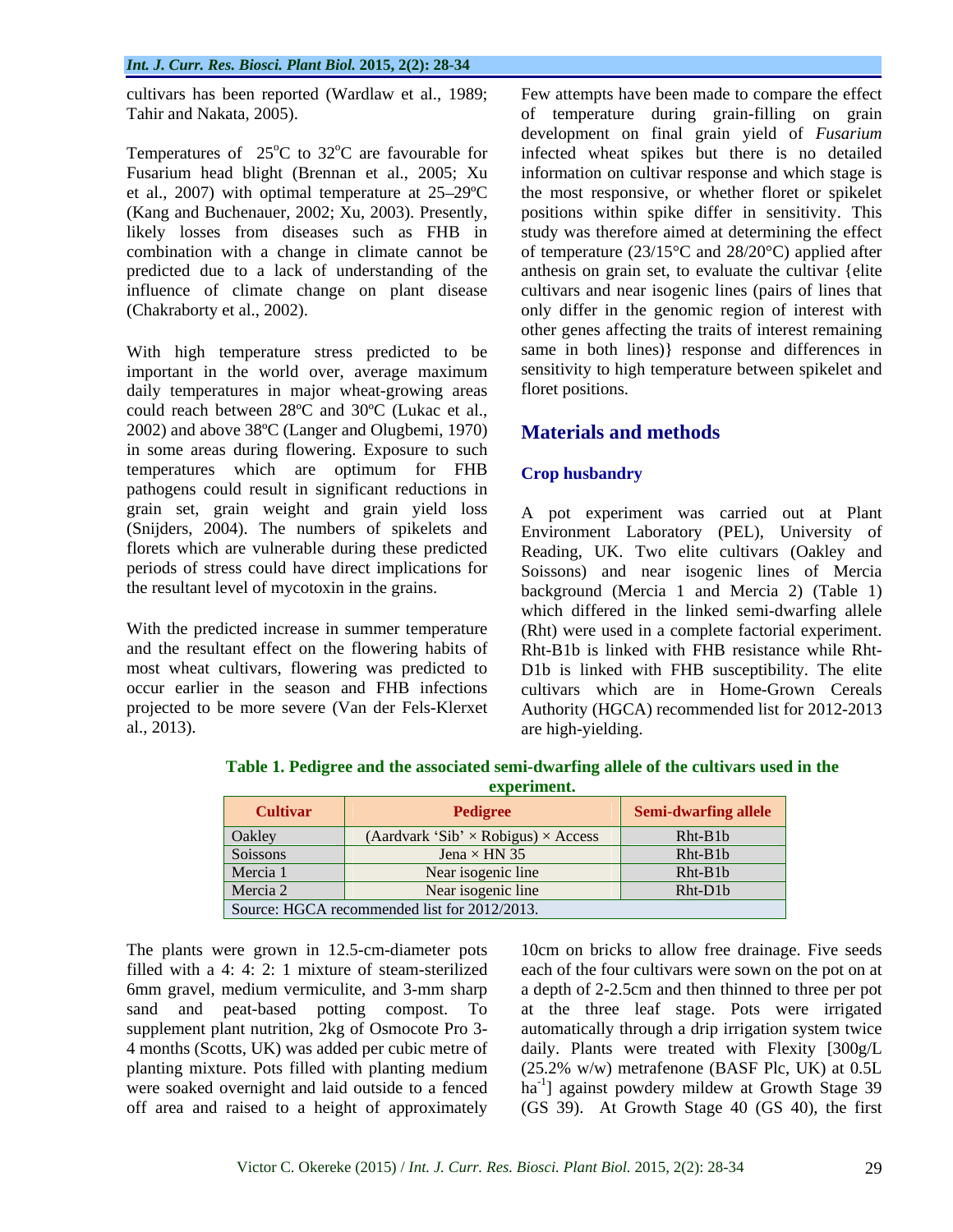tillers were tagged so that they could be identified evaluation.

of the main stem was spray inoculated with 1ml of 1 x  $10^5$ /ml spore suspension using a hand sprayerat

After 14 days of incubation, the plants were taken Florets out from the cabinets and then taken back outside to mature. Harvesting was done when the plants were fully senesced and the grain below 15% moisture content and carefully threshed. The spikelets of an maintained relatively higher grains across florets, ear were numbered from the collar upwards, the although these differences were not statistically lowest being '1' and the subsequent numbers significant  $(p=0.05)$  (Fig. 2) from the higher alternating between sides such that one side of the temperature. For NIL, the sensitivity of temperature ear was 'odd' and the other 'even'. Floret labelling followed the scheme of Kirby and Appleyard (1984), with the first floret from the lower glume cultivars (Fig. 2c and d). Soissons showed 8% grain labelled as 'A', subsequent florets up the spikelet reduction at lower temperature at the floret 'a' alternated between sides such that floret 'B' and 'D' which contrasted with the other cultivars (Fig. 2b). were on the same side.The spikes were scored for presence of grains(healthy and shrivelled) on the **Discussion** odd numbered spikelets only.

(VSN International Ltd., UK) and means separated

(Oakley and Soissons) and near isogenic lines of

for spore inoculation and subsequent disease ascertain the effect *Fusarium* infection will have on **Spike inoculation Spike inculation Spike inculation Spike inculation Spike inculation Spike inculation Spike inculation Spike inculation Spike inculation Spike inculation Spike inculation Spike in th** Flowers on the main stem were monitored for at the upper spikelets (17-23) where higher progress in growth, from GS 40 onward. Each spike temperature reduces grain numbers (Fig.1a), x 10 /ml spore suspension using a hand sprayerat (1-7) and middle spikelets (9-15). Soissons showed the start of flowering, 4 and 8 days after. After no temperature effect at all the spikelet positions, inoculation, the plants were enclosed for 24 hours although higher temperature marginally reduced using clear polythene bags to increase humidity and grains at the upper spikelets (Fig. 1b). The promote disease development and transferred to a *Fusarium* infected wheat spikes of the near isogenic growth cabinet set at two temperatures, 23/15ºC lines of Mercia background showed similar pattern (cool) and  $28/20^{\circ}$ C (hot) at  $88 - 93\%$  relative in grain distribution across spikelets at both humidity for 14 days. temperatures. Low temperature maintained higher **Spike assessment** not statistically significant (P=0.05) (Fig. 1c and d). Mercia background (Mercia 1 and Mercia 2) to grain set within spikelets and florets. For elite wheat cultivars, cultivar difference was observed between Oakley and Soissons. Significant (P=0.03)temperature effect was observed in Oakley however, this effect was not observed at both lower grains in both cultivars, although the difference was

### **Florets**

The effect of temperature across florets was similar for all the cultivars. In most cases, low temperature could be most severe at florets 'a' and 'b' and could be assumed as the most critical stage for these

## **Discussion**

**Data analysis** profound effect on our food production worldwide Data from individual cultivar were subjected to changes in mean environmental parameters, in ANOVA using GenStat (GenStat® 13th Edition, addition to sudden extreme temperature events can using the Least significant difference (LSD) at 5% interaction with plant pathogens (Brennan et al., probability level. 2005). Temperature has been showed to play **Results** inoculum to infection of wheat spikes (Campbell **Spikelets** temperature changes, consequently, may affect the The effect of temperature stress during grain filling (2011) also established that higher temperatures was compared between elite wheat cultivars during anthesis could limit the grain number and A change in the climate is expected to have (Semenov, 2009 and Lobell et al., 2011). Gradual potentially alter both the crop performance and important role in FHB disease from production of and Lipps, 1998; Brennan et al., 2003); small severity of FHB disease. Semenov and Shewry grain size in wheat.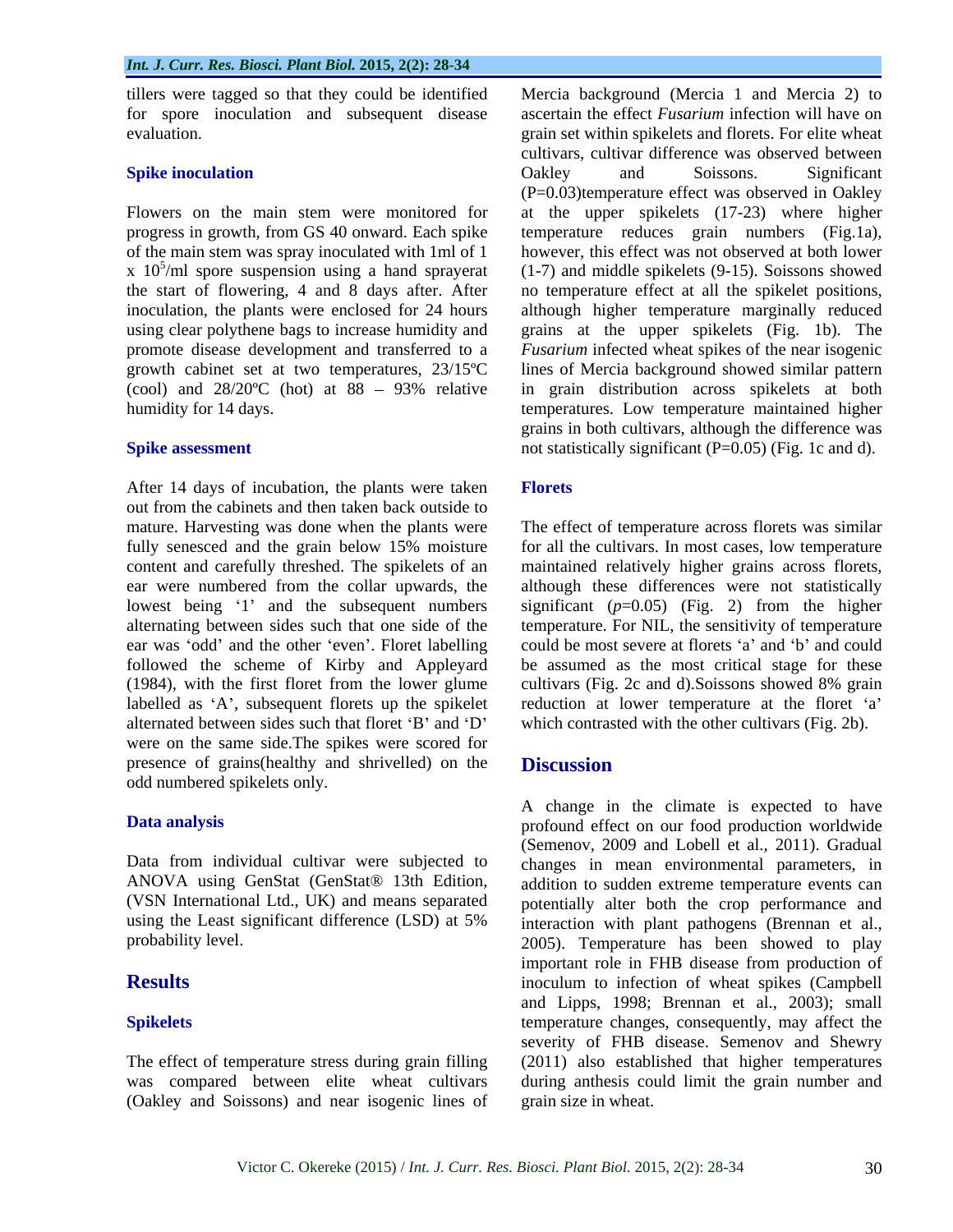### *Int. J. Curr. Res. Biosci. Plant Biol.* **2015, 2(2): 28-34**

Farooq et al. (2011) in their work observed that rate spikelets the last and individual florets within a were the first to reach anthesis and the lower

of grain filling is accelerated during heat stress spike differed in the timing of anthesis and also on leading to reduction in the duration of grain filling. the rate of grain growth. Moreover, the temperature The number of grains per spike was reduced by the regimes employed in this study encouraged FHB number of spikelets and also the viable florets. On infection in all cultivars as FHB rating at both average the spikelet number of the cultivars used in temperatures was similar (data not shown). the experiment was about 20 and the floret numbers Generally, elite cultivars responded differently to varied from two in the lower spikelets to four at the temperature change in relation to the number of middle spikelets. The florets at the middle spikelets grains within spike when compared with the NIL which had a definite pattern.

**Fig.1: Effect of temperature on number of grains within spikelet in (a) Oakley), (b) Soissons, (c) Mercia 1 and (d) Mercia 2 in** *Fusarium graminearum* **infected wheat spikes.** Data are means of three inoculation times and scores taken from one side (odd) of the wheat spike. Errors bar indicate the LSD.

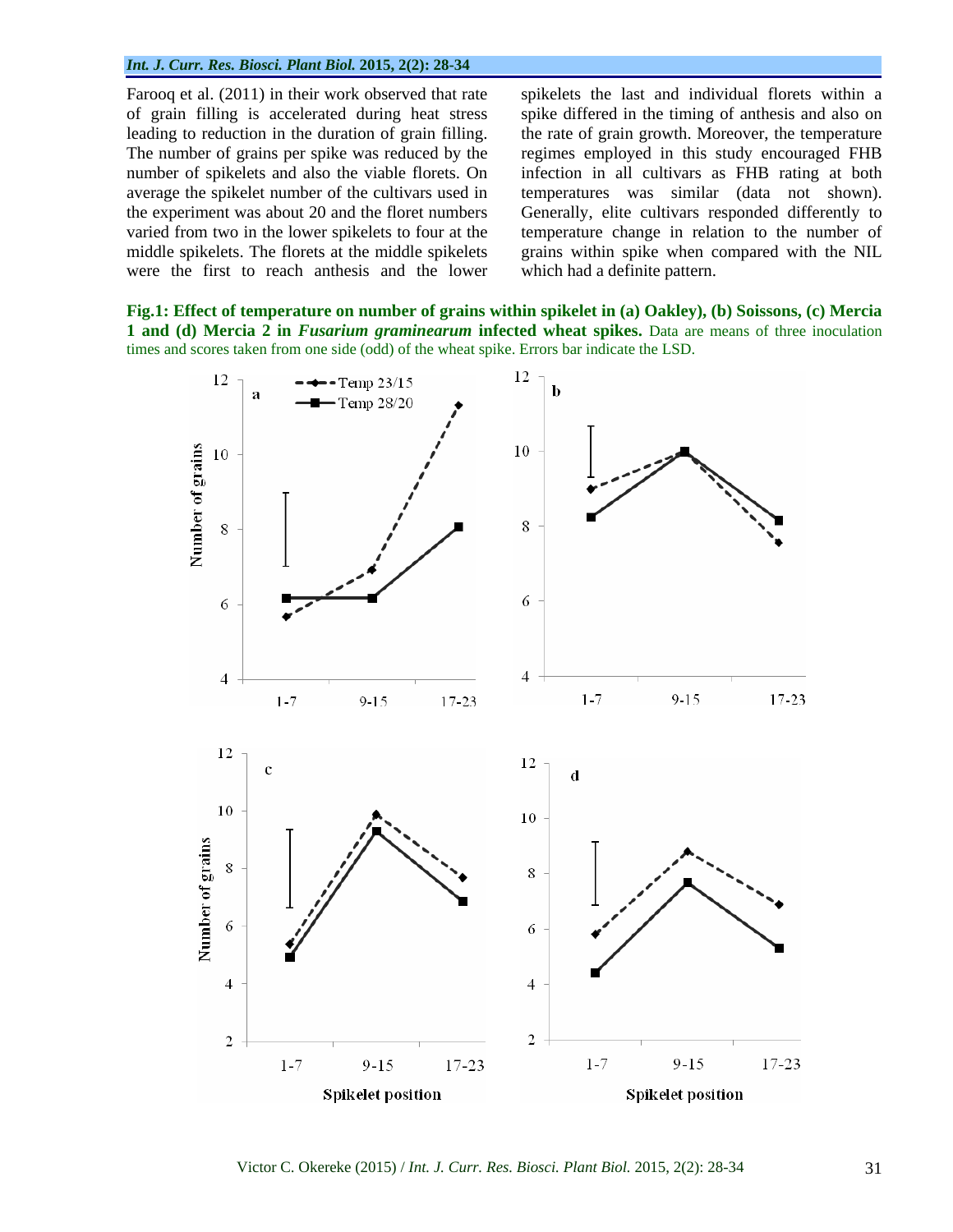**Fig. 2: Effect of temperature on number of grains within floret in (a) Oakley, (b) Soissons, (c) Mercia 1 and (d) Mercia 2 in** *Fusarium graminearum* infected wheat spike. Data are means of three inoculation times and scores taken from one side (odd) of the wheat spike. Errors bar indicate the LSD.





Oakley showed more sensitivity to the high for grain development which seemed to have temperature treatment especially at upper spikelets, differed among elite cultivars. However, the outer while the non-sensitivity of Soissons to temperature floret 'c' and 'd' with generally lower grains could stress may be due to early flowering conferred by also be attributed to the adverse effects of the the presence of Ppd-D1a and this distinguished the pathogen on grain development. Although, factors cultivar as a potential candidate to be used under like premature ripening at the apical area instead of

associated with the ability of the fungus to prevent assimilate supply to the affected spikelets position

heat stress conditions. infection might lead to reduced grain number in The overall reduction in grain number may be illustrated up to 11% grain reduction under higher some wheat cultivars, Tashiro and Wardlaw (1990) temperature when spikes were inoculated immediately following anthesis.

 $\sum_{i=1}^n \frac{1}{i!} \sum_{j=1}^n \frac{1}{j!} \sum_{j=1}^n \frac{1}{j!} \sum_{j=1}^n \frac{1}{j!} \sum_{j=1}^n \frac{1}{j!} \sum_{j=1}^n \frac{1}{j!} \sum_{j=1}^n \frac{1}{j!} \sum_{j=1}^n \frac{1}{j!} \sum_{j=1}^n \frac{1}{j!} \sum_{j=1}^n \frac{1}{j!} \sum_{j=1}^n \frac{1}{j!} \sum_{j=1}^n \frac{1}{j!} \sum_{j=1}^n \frac{1}{j!$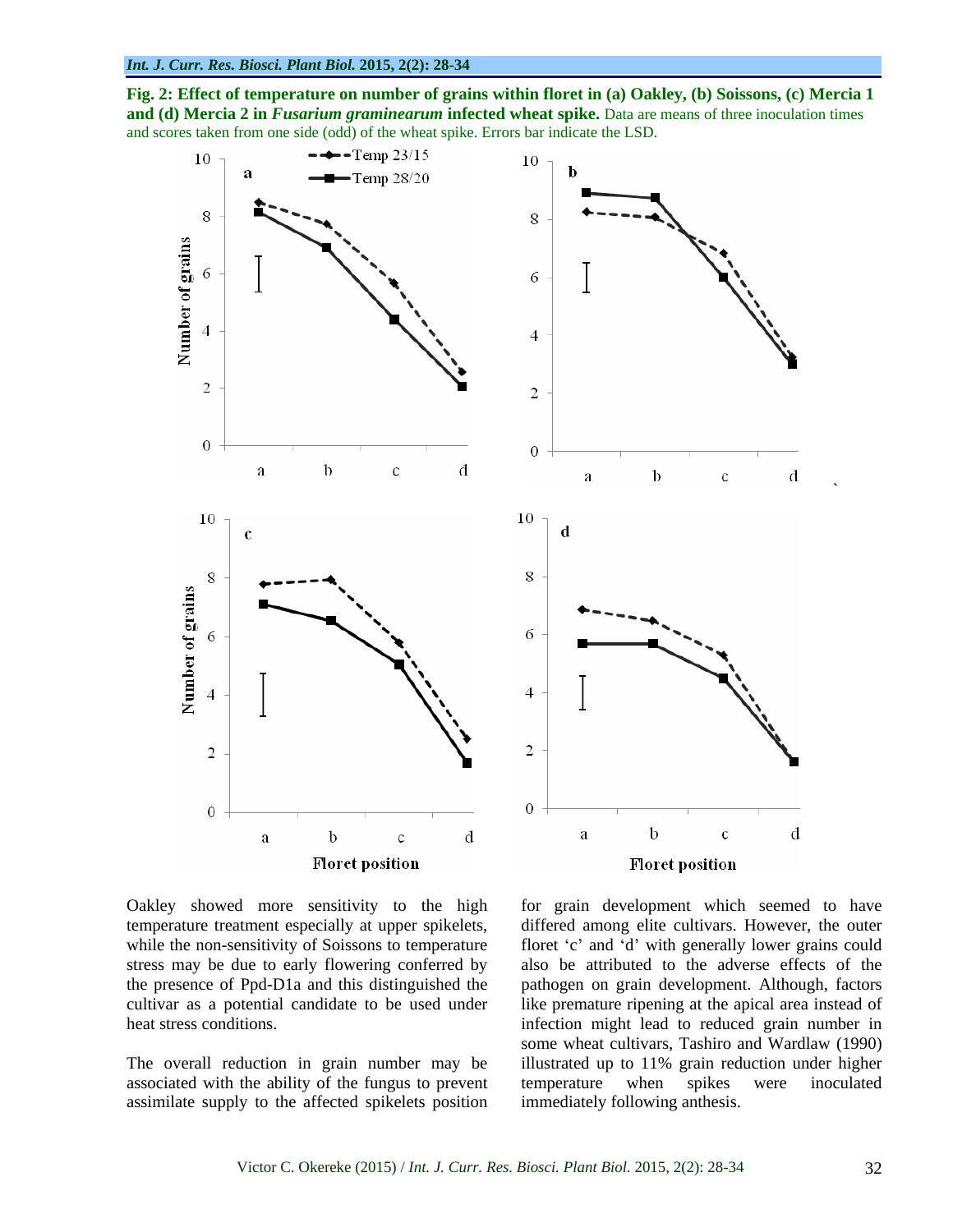generally have the highest number of grains in wheat ears were affected more in the NIL and this could have a consequence effect on the final mycotoxin levels in the grains at these positions. However, cultivar response to grain reduction infected wheat spike under heat stress condition could determine the final grain yield and estimation of grain yield on spikelet and floret most achieved using the near isogenic lines of

The implication of the results of this study is the need to evaluate, in contrasting cultivars, the sensitivity to *Fusarium* infection and temperature stress to stages of grain development in order to provide an effective base for disease management and grain yield prediction in the field. These results thus illustrated that the interaction between  $\frac{108(7)}{653-660}$ . *Fusarium* infection and heat stress during grain filling and plant growth stage could contributed in a<br>different way to objets in mysotopin produced by development guide.  $2^{nd}$  Edn. Arable Unit, different way to shifts in mycotoxin produced by this fungus in wheat cultivars. There could be great fears related with prediction of climate change effects on grain yield, which are affected by slight increase in temperature events when working with cultivars differing in their background.

- Barnabas, B., Jager, K., Feher, A., 2008. The effect processes in cereals. Plant Cell Environ. 31(1),
- Brennan, J.M., Egan, D., Cooke, B.M., Doohan, blight of wheat caused by *F. culmorum* and *F.*
- Brennan, J.M., Fagan, B., van Maanen, A., Cooke, B.M., Doohan, F.M., 2003. Studies on *in vitro* growth and pathogenicity of European
- 
- The middle spikelets and floret 'a' and 'b' which Chakraborty, S., Murray, G., White, N., 2002. Impact of Climate Change on Important Plant Disease in Australia. Project CST-4A. Rural Industries Research and Development Corporation, Published by Kingston, ACT, Australia.
- within spikelets and within florets in *Fusarium* Farooq, M., Bramley, H., Palta, J.A., Siddique, K.H.M., 2011. Heat stress in wheat during reproductive and grain-filling phases. Crit. Rev. Plant Sci. 30(6), 491-507.
- basis under the climate change situation would be Ferris R., Ellis, R.H., Wheeler, T.R. Hadley, P., wheat. anthesis on grain yield and biomass of field- **Conclusion** 639.<br> **Conclusion** 639. 1998. Effect of high temperature stress at grown crops of wheat. Ann. Bot. 82(5), 631- 639.
	- Gale, M.D, Youssefian, S., 1985. Dwarfing Genes in Wheat. In: Progress in Plant Bleeding-1 (Ed.: Russell, G.E.), Butterworths, London. pp. 1-35.
	- Kang, Z., Buchenauer, H., 2002. Studies on the infection process of *Fusarium culmorum* in wheat spikes: Degradation of host cell wall components and localization of trichothecene toxins in infected tissue. Eur. J. Plant Pathol. 108 (7), 653 660.
	- Kirby, E.J.M., Appleyard, M., 1984. Cereal development guide. 2<sup>nd</sup> <sup>nd</sup> Edn. Arable Unit, National Agricultural Centre, Stoneleigh, UK.
	- Langer, R., H., M., Olugbemi, L., B., 1970. A study of New Zealand wheats IV. Effects of extreme temperature at different stages of development. New Zealand J. Agricul. Res. 13, 878-886.
- **References**<br>Since 1980 Sci 333 616-620 Lobell, D.B., Schlenker, W., Costa-Reborts, J., 2011. Climate trends and global crop production since 1980. Sci. 333, 616-620.
	- of drought and heat stress on reproductive flowering diversity in wheat and implication for Lukac, M., Goodling, M.J., Griffiths, S., Jones, H., 2012. Asynchronous flowering and within-plant crop resilience to heat. Ann. Bot. 109, 843-850.
	- 11-38. Semenov, M., Shewry, P.R., 2011. Modelling F.M., 2005. Effect of temperature on head increase vulnerability of wheat in Europe. Eur. predicts that heat stress, not drought, will Sci. Reports-UK 1, 66*.*
	- *graminearum*. Plant Pathol. 54(2), 156-160. Semenov, M.A., 2009. Impact of climate change on wheat in England and Wales. J. Royal Soc. Interface 6 (33), 343-350.
	- *Fusarium* fungi. Eur. J. Plant Pathol. 109 (6), 577-587. formation. Toxicol. Lett. 153, 37-46. Snijders, C.H.A., 2004. Resistance in wheat to *Fusarium* infection and trichothecene
- Campbell, K.A.G., Lipps, P. E., 1998. Allocation of Tahir, I.S.A., Nakata, N., 2005. Remobilization of resources: Sources of variation in *Fusarium* nitrogen and carbohydrate from stems of bread head blight screening nurseries. Phytopathol. wheat in response to heat during grain filling. J. 88(10), 1078-1086. Agron. Crop Sci. 191, 106-115.